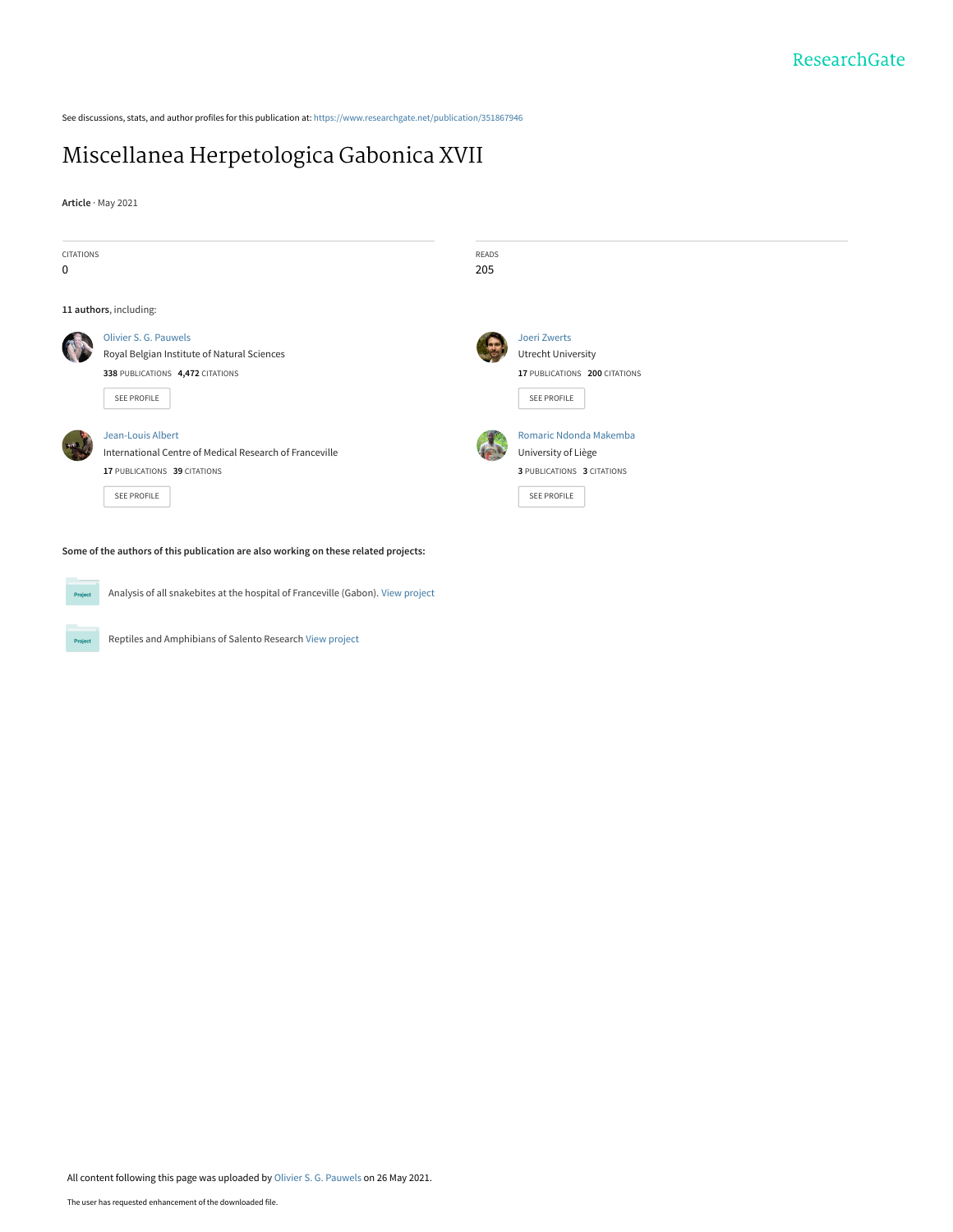# **Miscellanea Herpetologica Gabonica XVII**

# **Olivier S. G. Pauwels<sup>1</sup>, Joeri A. Zwerts<sup>2</sup>, José Luis Bonnin<sup>3</sup>, Clay-Archange Boupoya-Mapikou<sup>4</sup>, Jean-Louis Albert<sup>5</sup> , Pierre Alex Dupeyras<sup>6</sup>, Jan Fourie<sup>7</sup>, Romaric Ndonda Makemba<sup>8</sup>, Antonius E. Ruizendaal<sup>9</sup>, Christian Vigna<sup>10</sup> and Cédric Vermeulen<sup>11</sup>**

## **Abstract**

We present new Gabonese locality records, ecological or morphological data for *Pelusios castaneus* (Pelomedusidae), *Kinixys erosa* (Testudinidae), *Osteolaemus tetraspis* (Crocodylidae), *Agama agama* (Agamidae), *Monopeltis galeata* (Amphisbaenidae), *Feylinia currori*, *Trachylepis polytropis* (Scincidae), *Varanus ornatus* (Varanidae), *Philothamnus hughesi*, *Rhamnophis batesii*, *Toxicodryas adamantea* and *T. blandingii* (Colubridae), *Dendroaspis jamesoni jamesoni* (Elapidae), *Bothrophthalmus brunneus*, *Limaformosa guirali* and *L. savorgnani* (Lamprophiidae), *Atheris squamigera* and *Bitis nasicornis* (Viperidae). One snake species each is newly recorded from Pongara National Park and Nyanga Province, and two each from Batéké Plateau National Park and Haut-Ogooué Province. We refer all records of *Toxicodryas pulverulenta* from Gabon to *T. adamantea*. We discuss the use of camera traps for monitoring reptiles in Gabon based on the results of extensive camera trap surveys. We provide geographic coordinates for selected localities mentioned in MHG III–VI.

#### **Keywords**

Biodiversity, herpetofauna, Testudines, Crocodylia, Squamata, camera trap, protected areas, Gabon, Equatorial Africa.

## **Introduction**

Currently without a dedicated local or resident herpetologist, and with only occasional visits by foreign specialists, knowledge of the reptile fauna of Gabon is making slow progress, in spite of an already demonstrated high diversity. To progressively help filling gaps in the natural history and distribution of the reptiles of Gabon, the series *Miscellanea Herpetologica Gabonica* gathers original observations, mostly made by non-herpetologist field workers. Among the authors of the present installment, PAD made his herpetological observations while he was field coordinator for the Aspinall Foundation in the Batéké Plateau National Park in 2015–2016. The observations by JAZ were made during camera trap surveys to study the wildlife in various forestry concessions across Gabon; those of JLB were made during logging activities of the *Compagnie des Bois du Gabon* (CBG).

In addition to the new records presented here, we provide geographical coordinates for selected records made in former installments of the series, so that those older records can be

precisely mapped (Table 2).

#### **Material and Methods**

The camera traps used by JAZ were set to take motion-triggered photos, and some also to take time-lapse photos every 15 minutes regardless of whether motion was detected. The difference in number of observations of reptiles between motion and time-lapse photos provides an indication of the efficacy of camera traps for monitoring reptiles (see Table 1). All camera traps (Bushnell Trophy Cam HD) were installed in grids with 1-km inter-camera spacing. New photographic material was identified using the keys and morphological information provided by Pauwels and Vande weghe (2008), Pauwels, Albert et al. (2010) and Pauwels, Morelle et al. (2019). Snake ventral scales were counted according to the method of Dowling (1951).

Abbreviations: Morphology: MSR = dorsal scale rows at midbody. Varia: asl = above sea level; Dept = Department; NP = National Park; Prov. = Province.

**1. Department of Recent Vertebrates, Royal Belgian Institute of Natural Sciences, Rue Vautier 29, B-1000 Brussels, Belgium (corresponding author). osgpauwels@yahoo.fr**

**2. Institute of Environmental Biology, Department of Biology, Faculty of Science, Utrecht University, Padualaan 8, 3584 CH Utrecht, The Netherlands. j.a.zwerts@uu.nl**

**3. Avenida Doctor Waksman 19 puerta 8, 46006 Valencia, Spain. jlbonnin.solana@gmail.com**

**4. Institut de Recherche en Ecologie Tropicale (IRET), BP 13354, Libreville, Gabon. barchange@gmail.com**

**5. BP 5423, Libreville, Gabon. jlalbert@mac.com**

**6. Centre d'Etudes Biologiques de Chizé, 405 Route de Prissé la Charrière, 79360 Villiers-en-Bois, France. pa.dupeyras@gmail.com**

**7. Gabon Wildlife Camps & Safaris, Libreville, Gabon. jan.fourie@gabonwildlifecamps.com**

**8. Université de Liège - Gembloux Agro-Bio Tech, Forest is life, Terra Teaching and Research Centre, Passage des Déportés 2, B-5030 Gembloux, Belgium, and Université des Sciences et Techniques de Masuku, Institut National Supérieur d'Agronomie et de Biotechnologies, BP 941, Franceville, Gabon. r.n.makemba@gmail.com**

**9. toon\_ruizendaal@yahoo.co.uk**

**10. 7, allées du Bois des Gaudiches, 91210 Draveil, France. cvigna@free.fr**

**11. Université de Liège - Gembloux Agro-Bio Tech, Laboratoire de Foresterie des Régions tropicales et subtropicales, Passage des Déportés 2, B-5030 Gembloux, Belgium. cvermeulen@ulg.ac.be**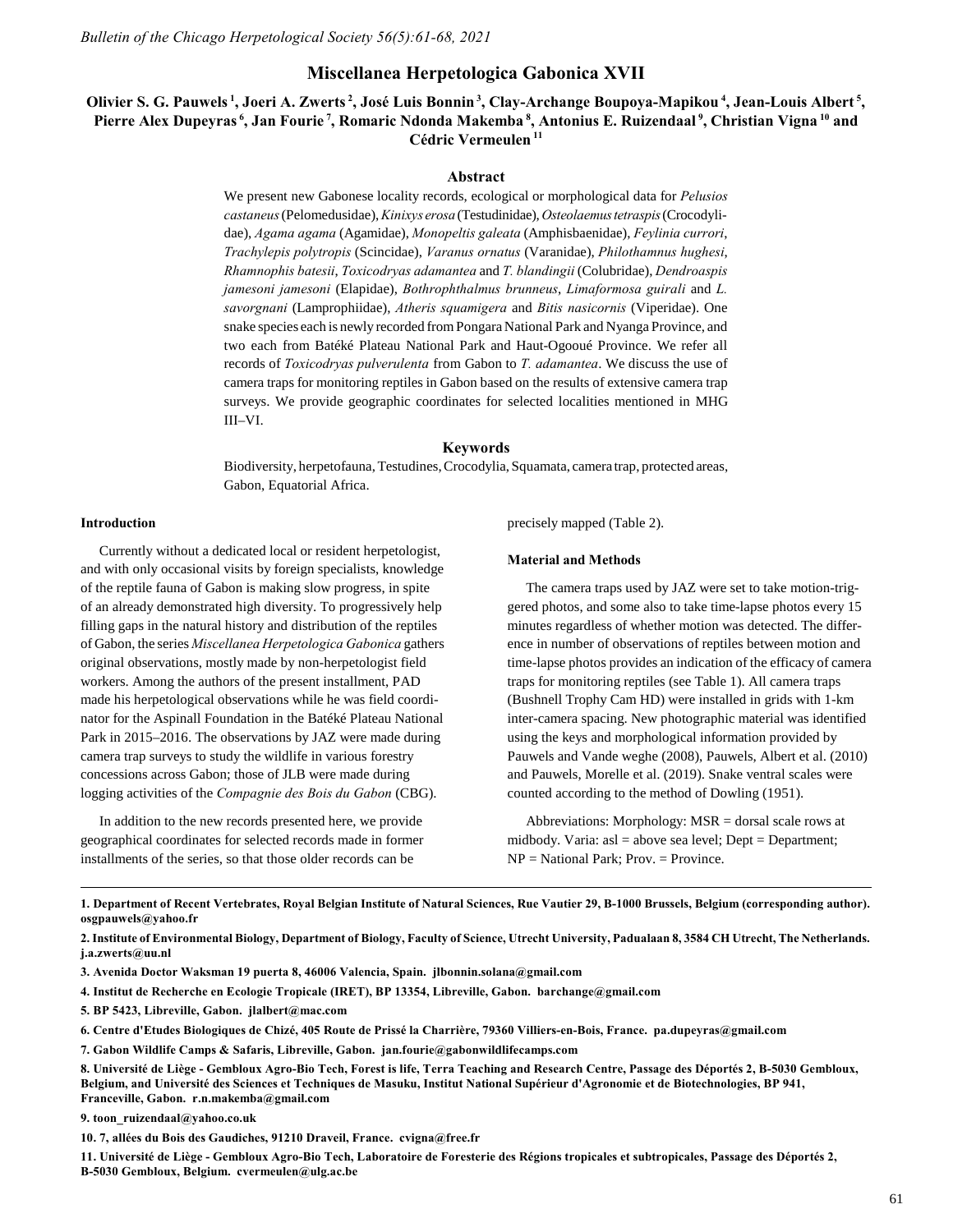**Table 1**. Results of camera traps in logging concessions.

| Logging company / concession      | <b>Number</b><br>of<br>cameras | Length<br>of survey<br>(days) | Total<br>camera trap<br>days | Motion triggered /<br><b>Time-lapse</b> | <b>Reptile observations</b>                                                             |
|-----------------------------------|--------------------------------|-------------------------------|------------------------------|-----------------------------------------|-----------------------------------------------------------------------------------------|
| Rougier Gabon - Haute Abanga      | 36                             | 92                            | 3312                         | Motion                                  | $2 \times \textit{Varanus}$ ornatus                                                     |
| TLP (Tropical Logs Production)    | 36                             | 102                           | 3672                         | Motion                                  | $3 \times$ Varanus ornatus                                                              |
| FDG (Forestry Development Gabon)  | 36                             | 62                            | 2232                         | Motion                                  | $1 \times$ Varanus ornatus                                                              |
| Rougier Gabon – Ogooué-Ivindo     | 28                             | 76                            | 2128                         | Motion & Time-lapse                     | $2 \times O$ steolaemus tetraspis<br>$1 \times$ Kinixys erosa<br>(both with Time-lapse) |
| BSO (Bois et Scierie de l'Ogooué) | 29                             | 90                            | 2520                         | Motion & Time-lapse                     | $2 \times \textit{Varanus}$ ornatus<br>(both with Motion)                               |
| Various other concessions         | 166                            | various                       | 12990                        | Motion                                  | None                                                                                    |

## **Results**

Testudines

Pelomedusidae

*Pelusios castaneus* (Schweigger, 1812)

On 24 August 2019 JLA photographed an adult female individual 5 km south of Nyonié camp, Komo-Océan Dept, Estuaire Prov. (Figure 1). It was crossing a path at 6.15 P.M. between two forest patches in a coastal savanna. New locality record (Maran and Pauwels, 2005).

## Testudinidae

*Kinixys erosa* (Schweigger, 1812)

On 26 April 2019 at 22.46 P.M., a time-lapse camera trap installed by JAZ in a *Rougier Gabon* logging concession (0°27'39.0"N, 11°45'43.8"E; alt. 453 m asl) in Lopé Dept, Ogooué-Ivindo Prov., photographed an adult Serrated hinge-backed tortoise (Table 1). New locality record (Pauwels and Vande weghe, 2008). Another adult was encountered by day on 16 February 2020 by JAZ on a logging road (1°54'11.6"S,  $10^{\circ}26'11.1"E$ ) in Ndolou Dept, Ngounié Prov. (Figure 2). New locality record. Within the dept, the species has been listed, but not vouchered, from Mandji (Maran and Pauwels, 2005).

Crocodylia Crocodylidae *Osteolaemus tetraspis* Cope, 1861



**Figure 1**. Ventral view of an adult female *Pelusios castaneus* near Nyonié camp, Estuaire Prov., northwestern Gabon. Photograph by J.-L. Albert. **Figure 2**. Adult *Kinixys erosa* in Ndolou Dept, Ngounié Prov.

On 5 and 18 April 2019 at respectively 3.15 A.M. and 21.29 P.M., a time-lapse camera trap installed by JAZ in a *Rougier Gabon* logging concession (0°25'28.7"N, 11°45'38.2"E; alt. 439 m asl) in Lopé Dept, Ogooué-Ivindo Prov., photographed an adult Dwarf crocodile (Table 1). New locality record (Pauwels and Vande weghe, 2008).

## Squamata

Agamidae

*Agama agama* (Linnaeus, 1758)

On 3 October 2008 OSGP observed an adult male foraging in the late afternoon on the external wall of the *Le Méridien* hotel  $(0^{\circ}22'40.6"N, 9^{\circ}27'11.8"E)$  in Libreville, Estuaire Prov. It went straight up towards the top floor, at about 20 m above the ground (Figure 3). Very few data on maximum foraging heights for *Agama agama* in urban environments are available. On a house wall in Tchibanga in southern Gabon, Pauwels, Burger et al. (2004) reported foraging heights of 3 m above the ground. In southern Nigeria Amadi et al. (2020) recorded individuals foraging on walls at nearly 3 m above the ground.

## Amphisbaenidae

*Monopeltis galeata* (Hallowell, 1852)

On 29 May 2019 JLB photographed an adult individual of this rarely encountered species at about 10 km south of Lake Divangui (thus ca. 2°01'22.4"S, 9°59'07.0"E), Ndougou Dept, Ogooué-Maritime Prov. (Figure 4). This individual was unearthed during



Photograph by J. A. Zwerts.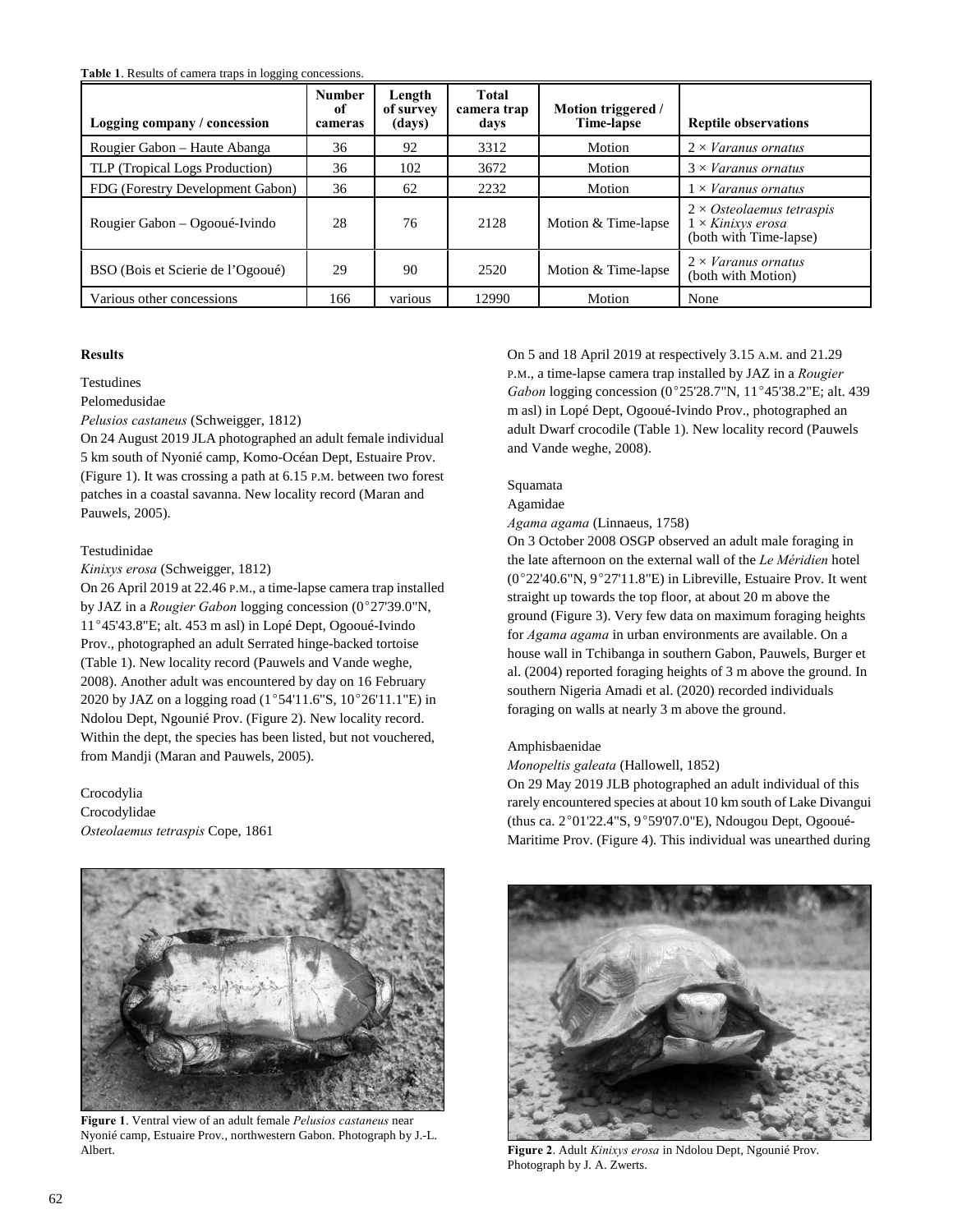

**Figure 3**. Adult male *Agama agama* on the wall of Le Méridien hotel in Libreville, Estuaire Prov. Photograph by O. S. G. Pauwels.

a logging operation. It was visible for a very short moment before it dug back into the soil. New locality. The closest other known localities are situated in Etimboué Dept of the same province (Branch et al., 2003).

#### Scincidae

## *Feylinia currori* Gray, 1845

A freshly dead individual, about 20 cm total length and with two supranasal scales was found on 25 July 2020 by CVi along the Nyonié River in Nyonié, Komo-Océan Dept, Estuaire Prov. (Figure 5). The cause of its death is unknown. New dept record (Pauwels and Vande weghe, 2008). As is the case with amphisbaenians as well, fossorial skinks are rarely encountered, and new observations in Gabon still often represent new locality records.

#### *Trachylepis polytropis* Boulenger, 1903

On 7 November 2005, JLB caught and released an adult Multicarinated skink in the garden of the headquarters of the CBG base camp (1°50'37.6"S, 9°48'10.1"E), Etimboué Dept, Ogooué-Maritime Prov. (Figure 6). It was found active by day on the leaf litter at the edge of the forest. It showed supranasals in contact by a point, and prefrontals in wide contact. New locality. The closest earlier records were made in Rabi oil concession (Pauwels, Burger et al., 2006). The distribution of this skink in Gabon is still poorly documented.

### Varanidae

*Varanus ornatus* (Daudin, 1803) On 6 September 2019 at 2.55 P.M., a camera trap installed by



**Figure 5**. *Feylinia currori* found dead along Nyonié River, Komo-Océan Dept, Estuaire Prov. Photograph by C. Vigna.



**Figure 4**. Adult *Monopeltis galeata*, *in situ* in Ndougou Dept, Ogooué-Maritime Prov., southwestern Gabon. Photograph by J. L. Bonnin.

JAZ in a *Rougier Gabon* logging concession (0°39'41.4"N, 11°02'15.6"E; alt. 488 m asl) in Okano Dept, Woleu-Ntem Prov. (Table 1), photographed an adult Ornate monitor foraging on the ground. Another observation was made in the same concession on 9 October 2019 at  $3:13$  P.M.  $(0°41'19.7"N,$  $11^{\circ}01'10.2''E$ ; alt. 474 m asl; Figure 7). In the same dept two specimens were observed on a motion-triggered camera trap in a concession of *Bois et Scierie de l'Ogooué* (BSO; 0°32'13.3"N, 11°35'50.3"E; alt. 440 m asl; Table 1), on 6 April and 24 May 2019 at respectively 13.42 P.M. and 9.34 A.M. New locality records; previously the species was recorded from a single locality within this dept (Pauwels and David, 2008).

Three more observations were made on a logging road in a concession of *Tropical Logs Production* (TLP;  $0^{\circ}54'52.1''N$ , 10°30'43.2"E; alt. 554 m asl; Haut Komo Dept, Woleu-Ntem Prov.) on 17, 22 and 23 September 2019 at 15:09 P.M., 12:11 P.M. and 12:49 P.M., respectively. A single locality had been recorded previously for this species in this dept (Pauwels, Kamdem Toham et al., 2002).

On 1 January 2020 at 11:43 A.M., another camera trap in a *Forestry Development Gabon* (FDG) logging company's concession ( $1^{\circ}42'43.1''S$   $10^{\circ}13'45.2''E$ ; alt. 185 m asl) in Ndolou Dept, Ngounié Prov., photographed an adult individual active on the ground. New locality record (Pauwels and Vande weghe, 2008).



**Figure 6**. Live adult *Trachylepis polytropis* in Etimboué Dept, Ogooué-Maritime Prov., southwestern Gabon. Photograph by J. L. Bonnin. Note the regenerated tail.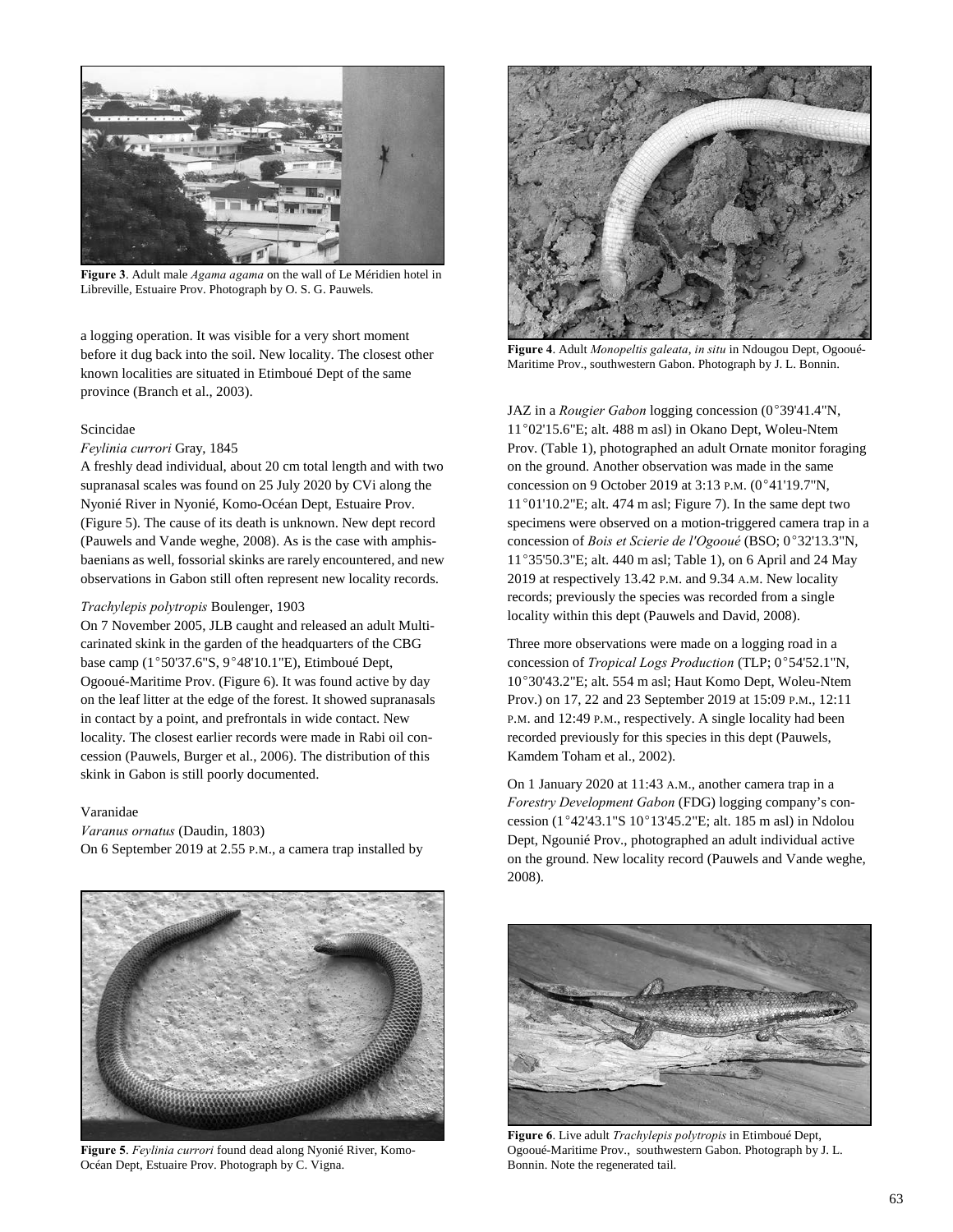

**Figure 7**. Live adult *Varanus ornatus* in a logging concession in Okano Dept, Woleu-Ntem Prov., northern Gabon. Camera trap photograph by J. A. Zwerts.



**Figure 8**. Freshly dead-on-road adult *Philothamnus hughesi* near Moanda, Haut-Ogooué Prov., southeastern Gabon. Photograph by C.-A. Boupoya-Mapikou.



**Figure 9**. Live *Rhamnophis batesii* in Mouloundou Dept, Ogooué-Lolo Prov., southeastern Gabon. Photograph by R. Ndonda Makemba.



**Figure 10**. Freshly dead-on-road adult *Dendroaspis jamesoni jamesoni* near Nyonié, Estuaire Prov., western Gabon. Photograph by C. Vigna. The head is heavily damaged.



**Figure 11**. Live adult *Bothrophthalmus brunneus* in Batéké Plateau NP, Haut-Ogooué Prov., southeastern Gabon. Photograph by P. A. Dupeyras.



**Figure 12**. Live adult *Limaformosa guirali* in Batéké Plateau NP, Haut-Ogooué Prov., southeastern Gabon. It is flicking its dark pink tongue. Photograph by P. A. Dupeyras.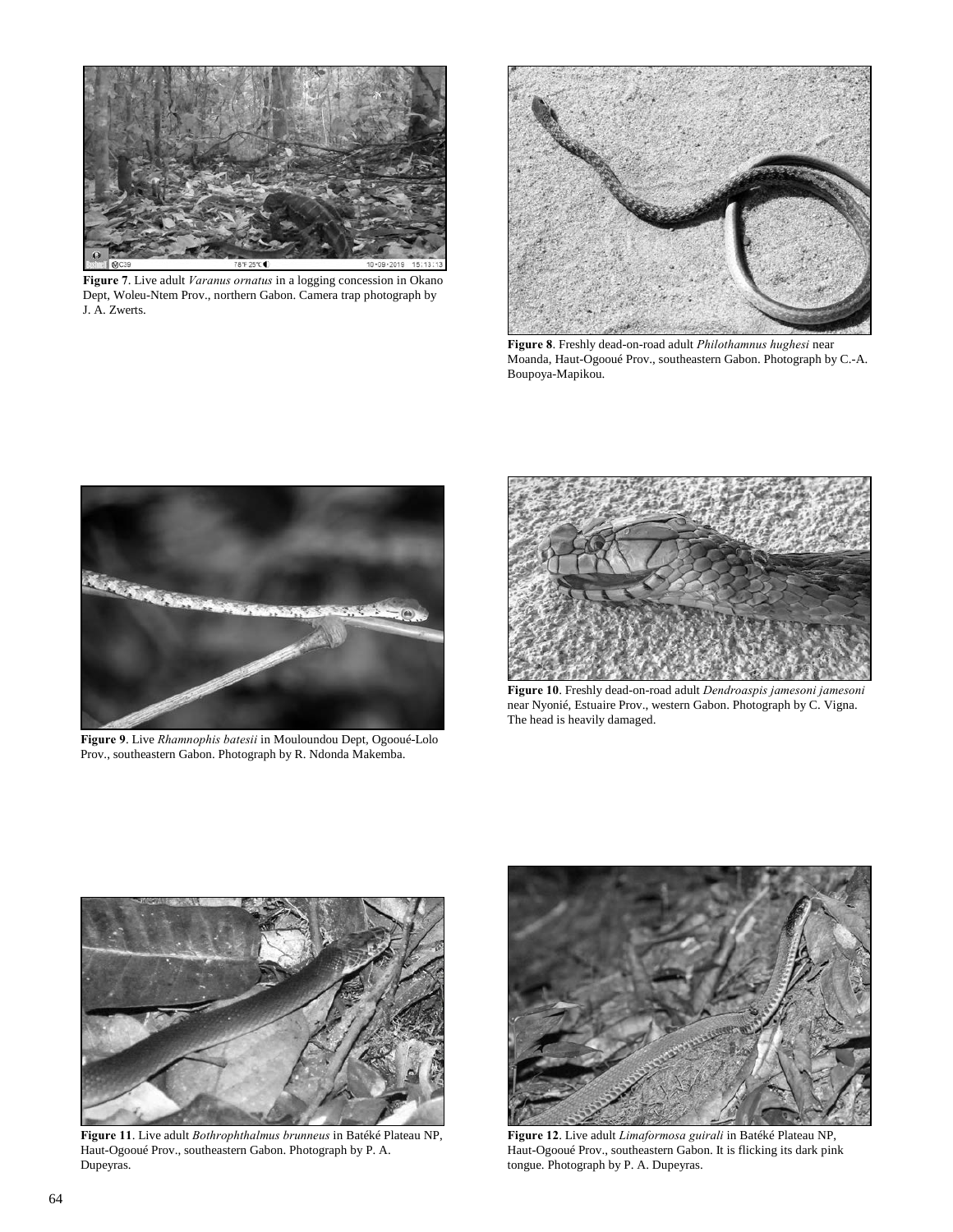All monitors photographed by camera trap showed five dorsal transverse rows of ocellae between fore- and hind-limb insertions, a pattern typical of *Varanus ornatus*. A simultaneous camera trap survey effort in various other concessions across Gabon revealed no reptiles (Table 1).

## Colubridae

*Philothamnus hughesi* Trape & Roux-Estève, 1990 On 25 October 2018 CABM photographed a freshly dead-on-road

adult individual in a savanna area  $(1^{\circ}35'37.1''S, 13^{\circ}16'49.6''E)$ located SE of Moanda in Lébombi-Léyou Dept, Haut-Ogooué Prov. (Figure 8). It showed smooth dorsal scales, a dark green head, irregular blue and black oblique bars on the neck, and a bronze dorsum irregularly dotted with black. The two photographs taken allow seeing that on the right side of the head, there are eight supralabials of which the 4th and 5th contact the orbit, and that the temporal formula is 1+1. First Dept record. This relatively recently described, colorful species was confirmed from Gabon only two years ago (Pauwels, Morelle et al., 2019), and only two Gabonese localities were known previously, both in Lékoko Dept.

### *Rhamnophis batesii* (Boulenger, 1908)

On 26 March 2020 RNM photographed a Bates's tree snake active by day in a forest ( $0^{\circ}$ 49'15.1"S, 13°16'57.1"E; alt. 345 m asl) near Mamidi in Mouloundou Dept, Ogooué-Lolo Prov. (Figure 9). Photographs in ventral view show keeled ventrals, a single anal scale and divided subcaudals. New locality record (Pauwels and Vande weghe, 2008; Carlino and Pauwels, 2015). There are still only a very few records of this arboreal snake in Gabon; it is much more rarely observed in the country than the congeneric *Rhamnophis aethiopissa aethiopissa*, for reasons that are still unknown to us.

*Toxicodryas adamantea* Greenbaum, Allen, Vaughan, Pauwels, Wallach, Kusamba, Muninga, Mwenebatu, Mali, Badjedjea, Penner, Rödel, Rivera, Sterkhova, Johnson, Tapondjou & Brown, 2021

The caption of the photograph presented by Spawls and Branch (2020: 239) to illustrate *Toxicodryas pulverulenta* gives "Gabon" as locality, without more precision. The young individual on the photograph was actually found in Rabi oil concession (ca. 1°55'34.5"S, 9°52'12.8"E), Etimboué Dept, Ogooué-Maritime Prov., by the late Bill Branch (author of the photograph), Marius Burger and OSGP. Following the revision of the genus *Toxicodryas* by Greenbaum et al. (2021), all records of *T. pulverulenta* from Gabon should be referred to *T. adamantea*.

## *Toxicodryas blandingii* (Hallowell, 1844)

Spawls and Branch (2020: 238) provided the photograph of a young individual from "Gabon." It was more precisely taken in the garden of the villa (Case 62;  $2^{\circ}46'21.0"S$ ,  $10^{\circ}02'02.6"E$ ) which OSGP occupied from 2004 to 2011 in Yenzi near Gamba, Ogooué-Maritime Prov. The Blanding's tree snake was the most often encountered snake species in this garden during this period. *Toxicodryas adamantea*, found by OSGP in syntopy in the same garden, was comparatively very rare.

Elapidae *Dendroaspis jamesoni jamesoni* (Traill, 1843) In the early morning of 17 May 2020 CVi found a freshly deadon-road individual (about 1.7 m total length) near the *Campement Chez Beti* (0°02'22.2"S, 9°20'23.7"E), Komo-Océan Dept, Estuaire Prov. (Figure 10). Jameson's mamba was recently found for the first time in Estuaire Prov., where it is so far known from only a few localities (Pauwels, Bamba Kaya et al., 2020; Pauwels, Chirio et al., 2017; Pauwels, Pauly et al., 2020).

#### Lamprophiidae

#### *Bothrophthalmus brunneus* Günther, 1863

On 16 April 2015 PAD photographed an individual at night in the northern part of Batéké Plateau NP, Plateaux Dept, Haut-Ogooué Prov., in direct proximity to human settlements. Its dorsum is uniformly brown (Figure 11). The dorsal surface of its head is brown-orange, indicating that it is adult (young individuals show a whitish head). New record for the park and for Haut-Ogooué Prov. (Pauwels and Vande weghe, 2008; Pauwels, 2016). This is the southeasternmost record of the genus *Bothrophthalmus* in Gabon and, like all other Gabonese records, it is not a lineated individual. *Bothrophthalmus lineatus* Peters, 1863, although mentioned several times by various authors from Gabon, is unvouchered from the country and should not be treated as a synonym of the uniformly brown form *B. brunneus* (Pauwels and Vande weghe, 2008; Pauwels and Brecko, 2020).

## *Limaformosa guirali* (Mocquard, 1887)

On the evening of 17 April 2015 PAD encountered an adult Guiral's file snake in the northern part of Batéké Plateau NP, Plateaux Dept, Haut-Ogooué Prov. (Figure 12). Photographs of its whole body and of the right side of its head show a uniformly black dorsum (i.e., without a white spot on each scale), a white belly (the black dorsal color extends to the edges of the ventrals), a relatively short tail, 15 MSR, strongly keeled dorsals with a vertebral row bearing a double keel, a frontal of about the same length as the parietals, a divided nasal, a single loreal,



**Figure 13**. Live adult *Limaformosa savorgnani* near Tchibanga, Nyanga Prov., southern Gabon. Photograph by A. E. Ruizendaal.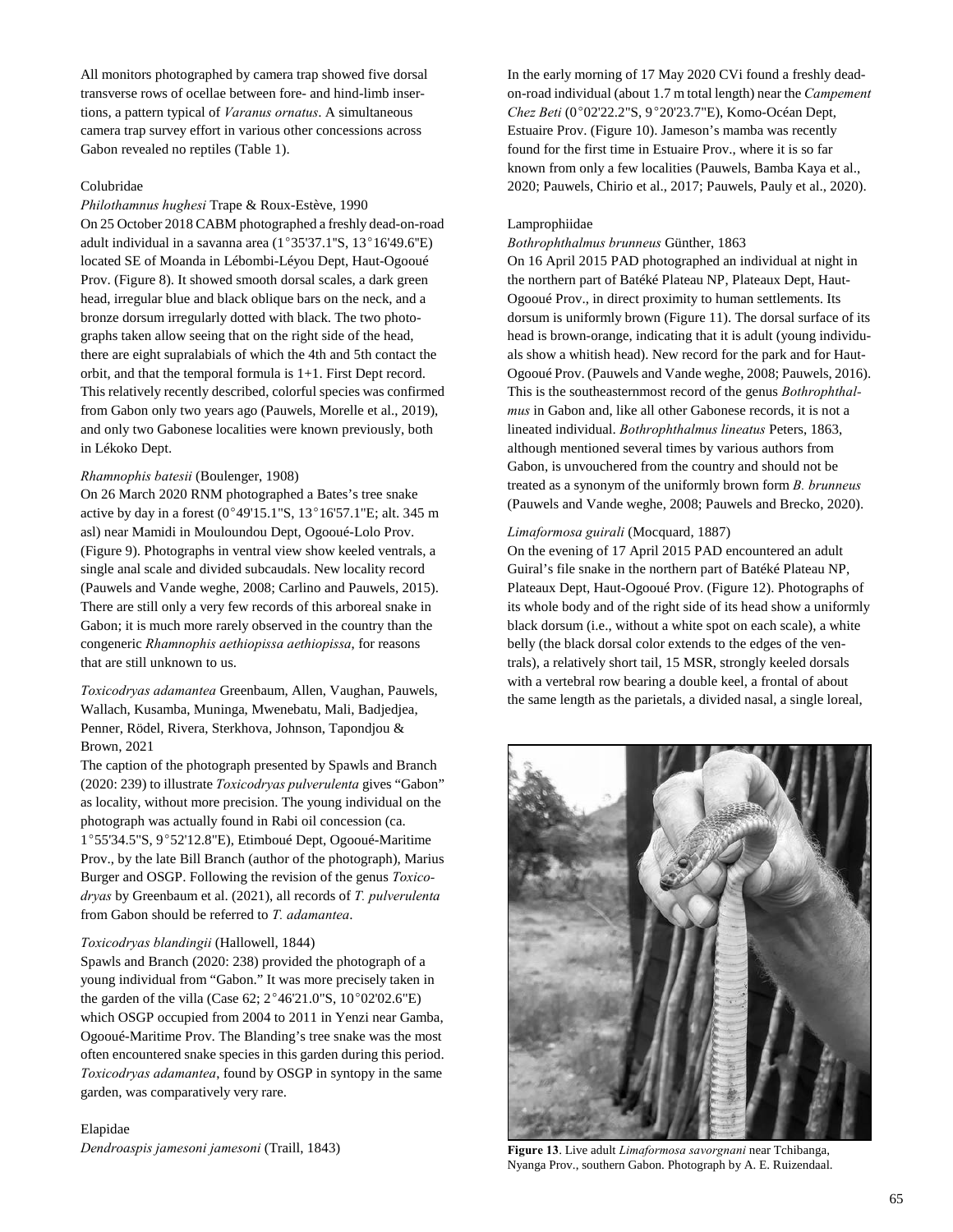

**Figure 14**. Live subadult *Atheris squamigera* in Mouloundou Dept, Ogooué-Lolo Prov., southeastern Gabon. Photograph by R. Ndonda Makemba. **Figure 15**. Live adult *Atheris squamigera* in Mouloundou Dept,

2 preoculars, 2 postoculars, 7 supralabials of which the 3rd, 4th and 5th contact the orbit, 8 infralabials, and 2 anterior temporals. New record for the park and for Haut-Ogooué Prov. (Pauwels and Vande weghe, 2008; Pauwels, 2016; Pauwels, Gillet et al., 2018). With the present additions of *Bothrophthalmus brunneus* and *Limaformosa guirali*, 18 reptile species are now recorded from Batéké Plateau NP, obviously only a fraction of the actual number of species inhabiting the park.

## *Limaformosa savorgnani* (Mocquard, 1887)

An adult individual was found by AER on 19 May 2020 inside a house ( $2^{\circ}57'35.8''S$ ,  $10^{\circ}59'45.9''E$ ) near Tchibanga in Mougoutsi Dept, Nyanga Prov. Various photographs of its body (among them Figure 13) show a black dorsum with a white spot on each scale, a white belly (the black dorsal color extends to the edges of the ventrals), a relatively short tail, 15 MSR, strongly keeled dorsals with a vertebral row bearing a double keel, a frontal as broad as long, shorter than the parietals, a divided nasal, 1/1 loreal, 1/1 preocular, 0/0 postocular (fused on each side with the supraocular), 7(3-4)/7(3-4) supralabials, 8(5)/8(5) infralabials, 1/1 anterior temporal, about 220 keeled ventrals, a single anal and a complete tail with 52 divided subcaudals. Parietal and frontal scales rugose. Its total length is about 102 cm. New prov. record (Pauwels and Vande weghe, 2008; Pauwels and Sallé, 2009; Dewynter et al., 2017; Pauwels, Albert et al., 2017; Pauwels, Bamba Kaya et al., 2020).



**Figure 16**. Live subadult *Atheris squamigera*. *In situ* in Pongara National Park, northwestern Gabon. Photograph by J. Fourie.



Ogooué-Lolo Prov., southeastern Gabon. Photograph by R. Ndonda Makemba.

## Viperidae

*Atheris squamigera* (Hallowell, 1856)

On 24 and 25 March 2020 RNM encountered a subadult and an adult Green tree viper in forest sites  $(0°49'51.0"S, 13°17'6.8"E,$ alt. 373 m asl, and  $0^{\circ}49'14.6''S$ ,  $13^{\circ}17'3.2''E$ , alt. 350 m asl, respectively) near Mamidi in Mouloundou Dept, Ogooué-Lolo Prov. (Figures 14 and 15). Photographs in ventral view of the second individual showed its single anal and allowed counting its single preventral and 157 ventrals. Both showed a green dorsal color, with poorly contrasted irregular transverse bands in the subadult. New localities (Pauwels, Chirio et al., 2017). On 1 April 2020 at 11.40 A.M. JF photographed a subadult individual in a forest (ca.  $0^{\circ}12'10.1''N$ ,  $9^{\circ}19'13.7''E$ ) in the western part of Pongara NP, Komo-Océan Dept, Estuaire Prov. (Figure 16). New record for the park and for the dept (Pauwels, Le Garff et al., 2016; Pauwels, Chirio et al., 2017). Including this new record, 26 reptile species are currently recorded from Pongara NP (Pauwels, 2016; Pauwels, Albert et al., 2017; Pauwels, Gillet et al., 2018), a list that is certainly still very incomplete.

#### *Bitis nasicornis* (Shaw, 1802)

An adult Nose-horned viper was photographed by JLB on 13 Sept. 2014 at the CBG base camp  $(1^{\circ}50'37.6"S, 9^{\circ}48'10.1"E)$ , Etimboué Dept, Ogooué-Maritime Prov. (Figure 17). New locality. The closest records were made in Rabi oil concession (Pauwels, Burger et al., 2006). On 10 December 2017 CVe



**Figure 17**. Live adult *Bitis nasicornis* in Etimboué Dept, Ogooué-Maritime Prov., southwestern Gabon. It is flicking its black tongue. Photograph by J. L. Bonnin.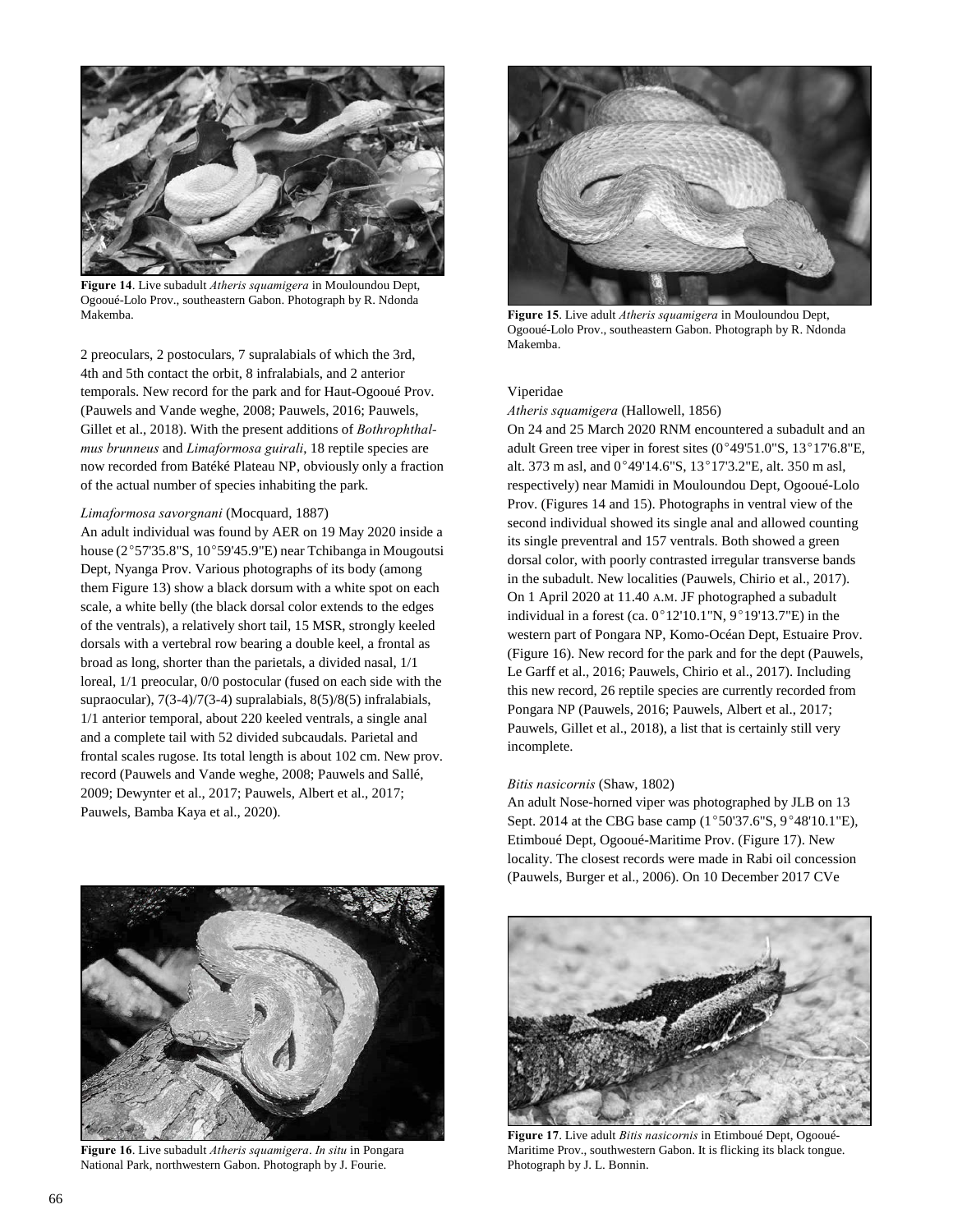

**Figure 18**. Freshly dead-on-road adult *Bitis nasicornis* near Bambidié, Ogooué-Lolo Prov., eastern Gabon. Photograph by C. Vermeulen.

photographed an adult individual (Figure 18) on a laterite road ( $0^{\circ}46'00.0"$ S,  $12^{\circ}54'00.0"$ E) near Bambidié, in a concession of the *Compagnie Equatoriale des Bois* (CEB), Mouloundou Dept., Ogooué-Lolo Prov. The freshly dead snake had just been run over by a car whose driver ate the viper the same day. New locality record (Pauwels and Vande weghe, 2008).

#### **Remark on camera traps for reptile monitoring in Gabon**

In the extensive camera trap surveys of JAZ (Table 1), only eight observations of reptiles, all of adult *Varanus ornatus*, were

made with motion-triggered cameras. A small portion of the cameras was also set up to take time-lapse photos on 15-minute intervals, thereby not depending on heat and/or motion triggers. Interestingly, the time-lapse cameras observed two other reptile species, in particular adult *Kinixys erosa* and *Osteolaemus tetraspis*. A potential explanation for the lack of observations of these species on motion-triggered cameras is that these species may move too slow to trigger the camera. Time-lapse camera trapping partly addresses this issue, but comes at the cost of producing enormous numbers of empty images with related data processing costs. Overall, it can be concluded that camera trapping is of limited value for herpetological inventories due to limited detection.

#### **Acknowledgments**

OSGP will never thank enough Michael (Mike) Dloogatch for his support to the publication of the Miscellanea Herpetologica Gabonica, through his excellent editorial skills, enthusiasm and the numerous improvements he brings to each installment of the series. H. E. Lee J. T. White (Ministre des Eaux, de la Forêt, de la Mer, de l'Environnement, chargé du Plan Climat, des Objectifs de Développement Durable et de l'Affectation de Terre) kindly facilitated communication among co-authors of the present MHG installment.

**Table 2.** Geographic coordinates for selected localities mentioned in Miscellanea Herpetologica Gabonica (MHG) III–VI (localities alphabetically arranged).

| <b>Localities</b>           | <b>Province</b>                 | <b>Coordinates</b>        | <b>MHG</b> |
|-----------------------------|---------------------------------|---------------------------|------------|
| Akiéni (ca. 10 km S of)     | Haut-Ogooué, Lékoni-Lékori Dept | 1°15'07.6"S, 13°55'23.3"E | IV         |
| <b>Bakoumba</b>             | Haut-Ogooué, Lékoko Dept        | 1°49'43.5"S, 13°00'08.7"E | V-VI       |
| <b>Boussimbi</b>            | Ogooué-Lolo, Offoué-Onoy Dept   | 1°10'32.0"S, 11°49'16.0"E | IV         |
| Hôtel Tropicana, Libreville | Estuaire Prov., Libreville Dept | 0°26'56.3"N, 9°24'43.1"E  | V-VI       |
| Terminal pétrolier          | Ogooué-Maritime, Ndougou Dept   | 2°46'41.7"S, 10°01'12.2"E | Ш          |
| Wagny                       | Ogooué-Lolo, Mouloundou Dept    | 0°34'31.3"S, 12°17'21.6"E | IV         |
| Yenzi                       | Ogooué-Maritime, Ndougou Dept   | 2°46'04.0"S, 10°01'36.4"E | Ш          |

## **Literature Cited**

- Amadi, N., R. Belema, H. Obodo Chukwu, D. Dendi, A. Chidinma, R. Meek and L. Luiselli. 2020. Life in the suburbs: Artificial heat source selection for nocturnal thermoregulation in a diurnally active tropical lizard. Web Ecology 20:161-172. <https://doi.org/10.5194/ we-20-161-2020>
- Branch, W. R., O. S. G. Pauwels and M. Burger. 2003. Re-discovery of *Cynisca bifrontalis* in Gabon, with additional notes on *Monopeltis galeata* (Reptilia: Amphisbaenia). African Journal of Herpetology 52(2):93-100.
- Carlino, P., and O. S. G. Pauwels. 2015. An updated reptile list of Ivindo National Park, the herpetofaunal hotspot of Gabon. Bulletin of the Chicago Herpetological Society 50(3):25-39.
- Dewynter, M., L. Chirio, F. Melki, J. Cordier and T. Frétey. 2017. Premières données herpétologiques (Amphibiens et Reptiles) sur le massif du Koumouna-Bouali (Gabon). Les cahiers de la fondation Biotope 11:1-42.
- Dowling, H. G. 1951. A proposed standard system of counting ventrals in snakes. British Journal of Herpetology 1(5):97-99.
- Greenbaum, E., K. E. Allen, E. R. Vaughan, O. S. G. Pauwels, V. Wallach, C. Kusamba, W. M. Muninga, M. A. Mwenebatu, F. M. M. Mali, G. Badjedjea, J. Penner, M.-O. Rödel, J. Rivera, V. Sterkhova, G. Johnson, W. P. Tapondjou and R. M. Brown. 2021. Night stalkers from above: A monograph of *Toxicodryas* tree snakes (Squamata: Colubridae) with descriptions of two new cryptic species from Central Africa. Zootaxa 4965(1):1-44.
- Maran, J., and O. S. G. Pauwels. 2005. Etat des connaissances sur les tortues continentales du Gabon: Distribution, écologie et conservation. Bulletin de l'Institut Royal des Sciences naturelles de Belgique 75:47-60.